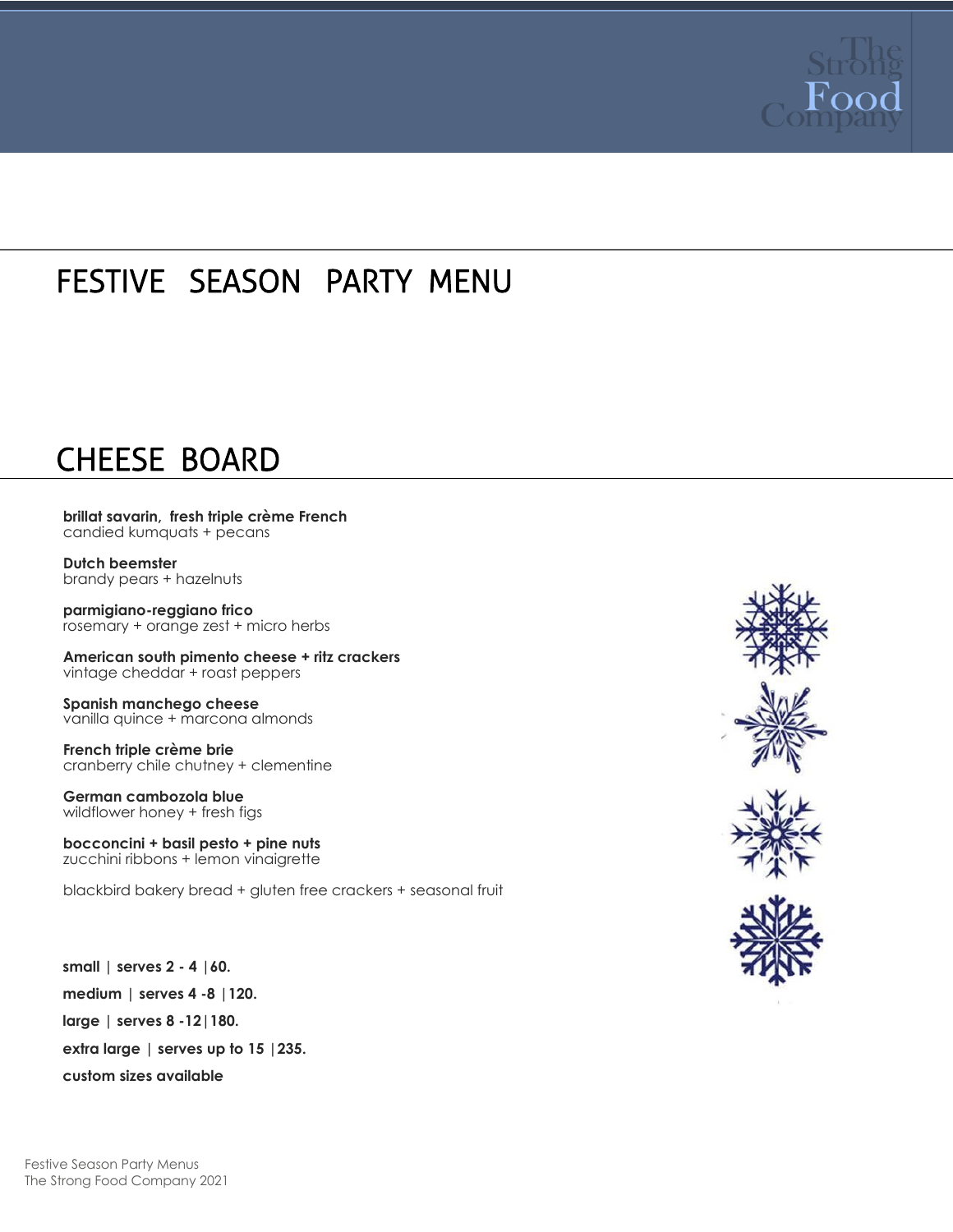

### CHEESE WHEELS

#### **brillat savarin, fresh triple crème French**

full wheel + bitter orange + pecan + baguette crostini **67. serves 10**

**Bulgarian double cream feta + thyme + Moroccan black olives**  fennel + chile + orange + pita crisps **48. serves 8**

**triple crème brie + pull-apart potato rolls** full wheel + rosemary + thyme + garlic **55. serves 8**

#### **triple crème brie + fresh black truffle**

Périgord black truffle, fresh 25 grams french le grand crème brie, one pound blackbird bakery baguette jerusalem artichoke crisps **285. serves up to 15**

Festive Season Party Menus The Strong Food Company 2021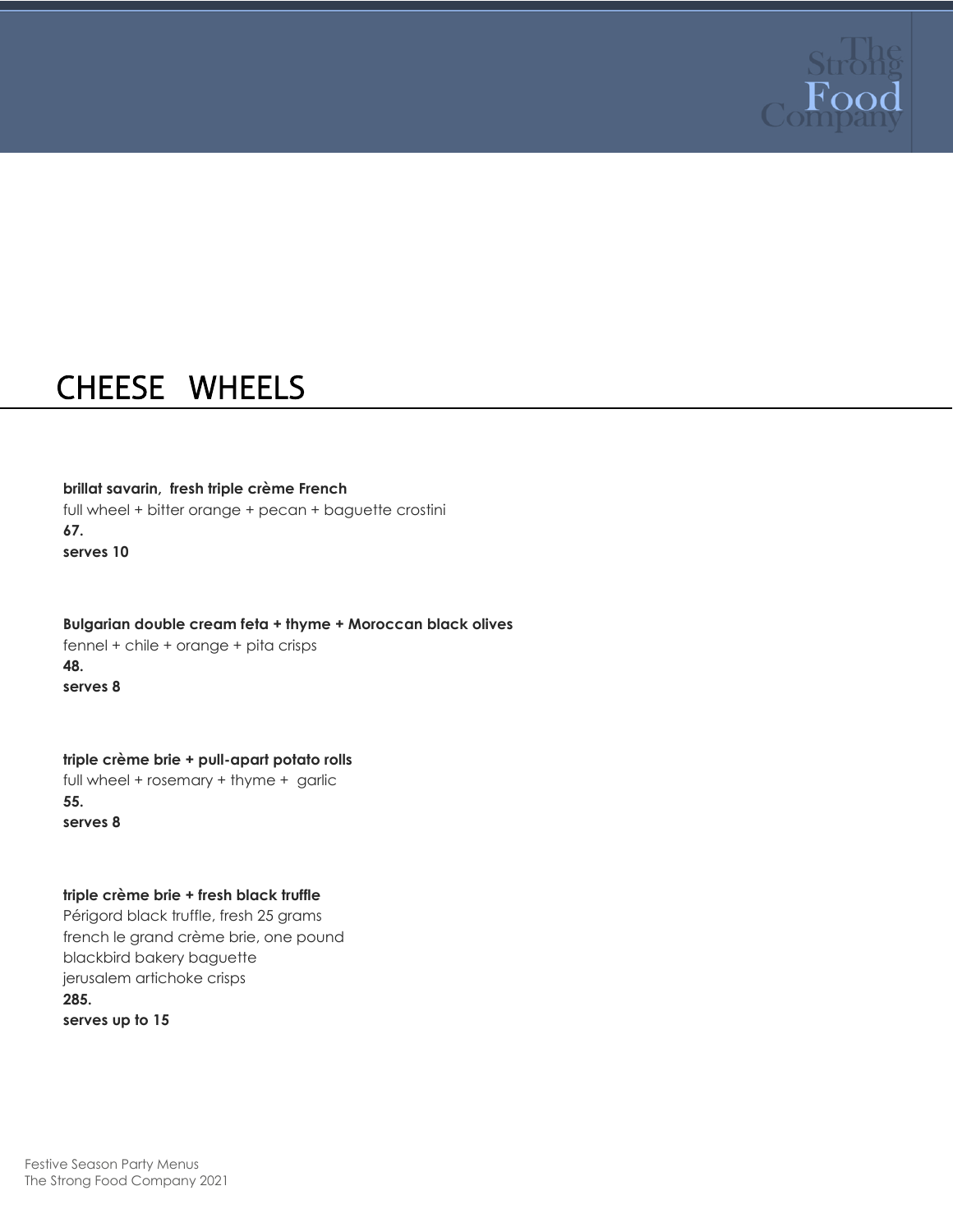

## CHARCUTERIE BOARD

#### **spanish chorizo**

honey + pedro ximénez sherry vinegar

**house duck & chicken liver pâté + sour cherry** iranian pistachio + port + calvados + sourdough rye crisps

**european salami + cornichon pickles** Kozlik's mustards

**mortadella Bologna + cerignola olives** pistachios + hot honey

**mennonite summer sausage** mustard pickle

**westphalian ham & sweet capicolla**

#### **Spanish serrano ham**

melon + cantaloupe

green italian cerignola olives Moroccan oil cured oils + clementine + rosemary + chile house made chutneys blackbird bakery bread + gluten free crackers

**small | serves 2 - 4 |75. medium | serves 4 -8 |140. large | serves 8 -12|175. extra large | serves up to 15 |275. custom sizes available**

**combined cheese & charcuterie boards available at prices above**

**+ add-on**

**green olive bread sticks 12 @ 8. potato + herb + garlic rolls wreath 10 @ 18.**





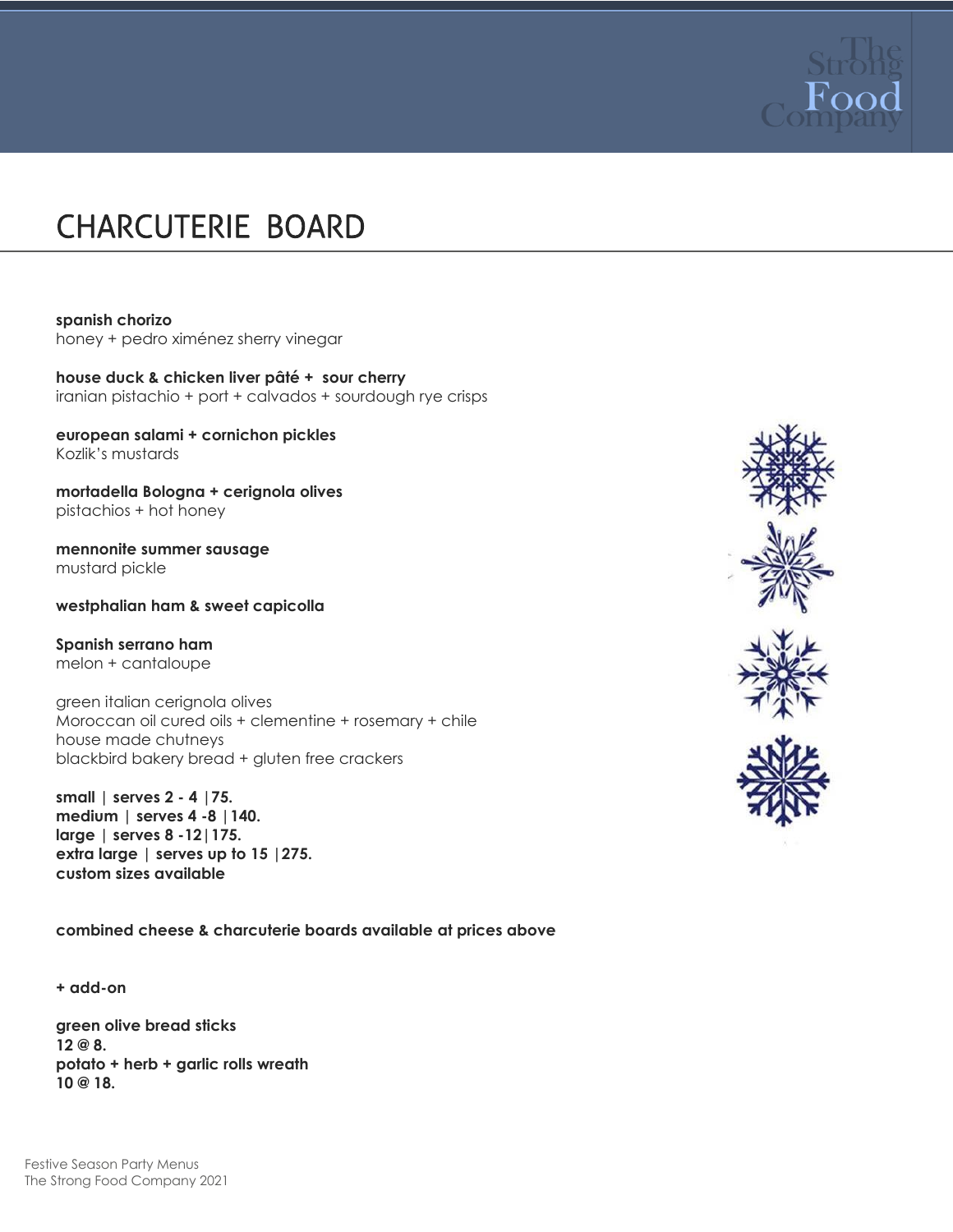

## INDIVIDUAL CHARCUTERIE & SEAFOOD

**duck and chicken liver pate + Iranian pistachios**  sour cherry preserves + blackbird baguette crostini **20. 250 ml jar pâté + 50 ml jar preserves**

**seared beef carpaccio rolled in porcini dust** hen of the woods mushrooms + pecorino radish greens + truffled aioli + chive oil **85. serves 10**

**Italian prosciutto + fresh melon & cantaloupe, basil** cerignola olives + rosemary grissini **85. serves 10**

**beet cured salmon gravlax + fennel + chilies + preserved lemon** seeded rye crisps **125. serves up to 15**

**Hawaiian tuna poke, raw ahi tuna**  avocado + macadamia nuts + tamari + toasted black sesame tapioca chips + rice crisps **market price**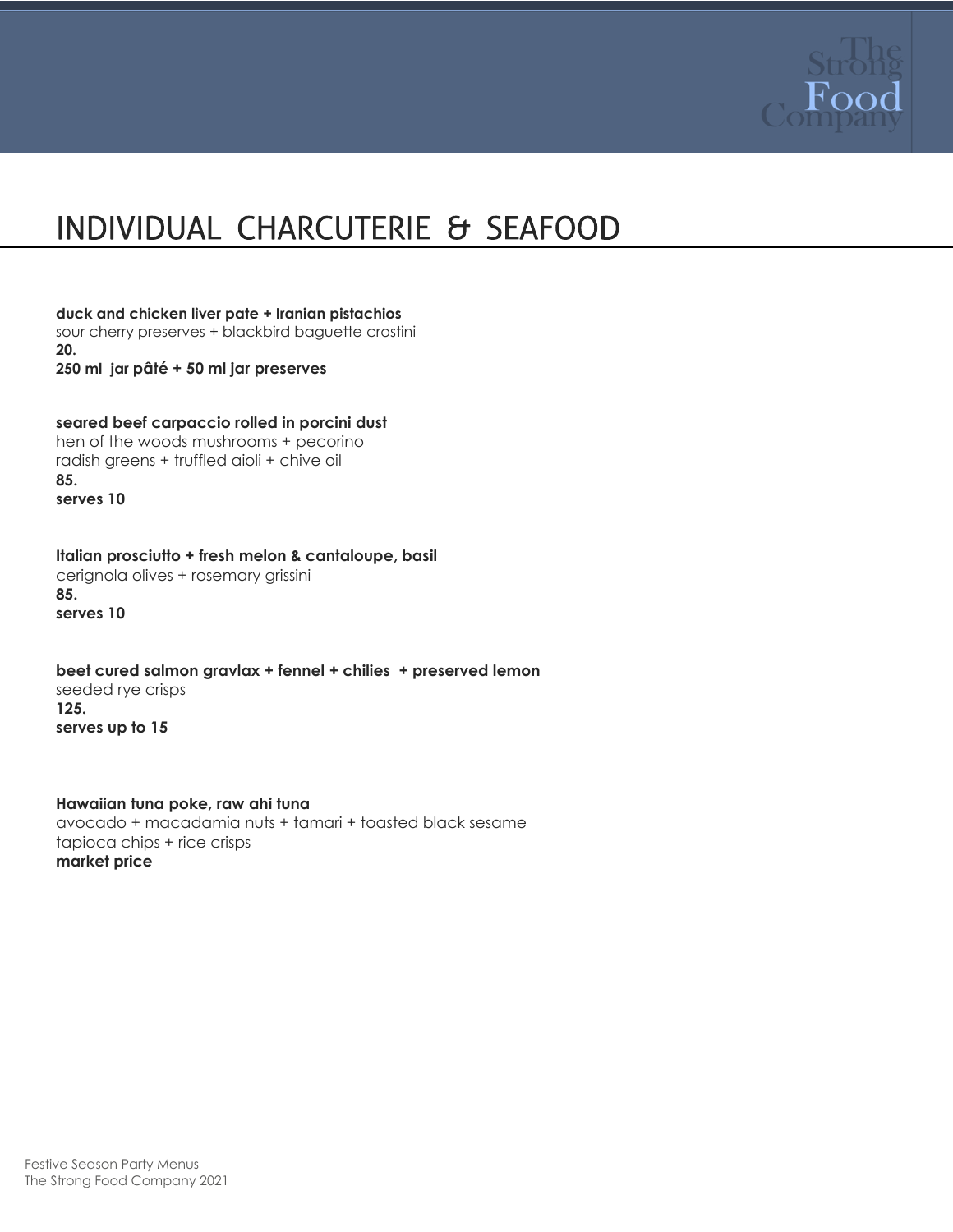

### WARMED CANAPÉS

**tiny Tourtière 4.**  french canadian holiday pie cranberry & rosemary & cabernet jelly

**classic sausage rolls 4.**  butter puff pastry + apple & sage pork sausage

**patatas bravas + romesco sauce + garlic aioli 4.** crispy potatoes + pepper almond sauce

**Moroccan brik pastry cigars 4.** merguez + pinenuts + cinnamon

**cacio e pepe Gougère 3.** French cheese puffs + Italian pecorino + black pepper

**falafel, Egyptian style 3.** green tahina sauce + cucumber + red onion

**filet of beef + yorkshire pudding 5.** fresh thyme + horseradish cream

**spicy potato paratha 4.**  triple stacked paratha + peach chutney

**Indonesian chicken satays 4.**  kecap manis + coconut peanut sauce

**buffalo shrimp 5.** grilled &skewered + blue cheese dip

**deviled fried chicken, hot sauce & buttermilk brined 4.** 

skewered + maple syrup

**lamb speidini 5.** rosemary + thyme + basil + mint + balsamic + red wine + garlic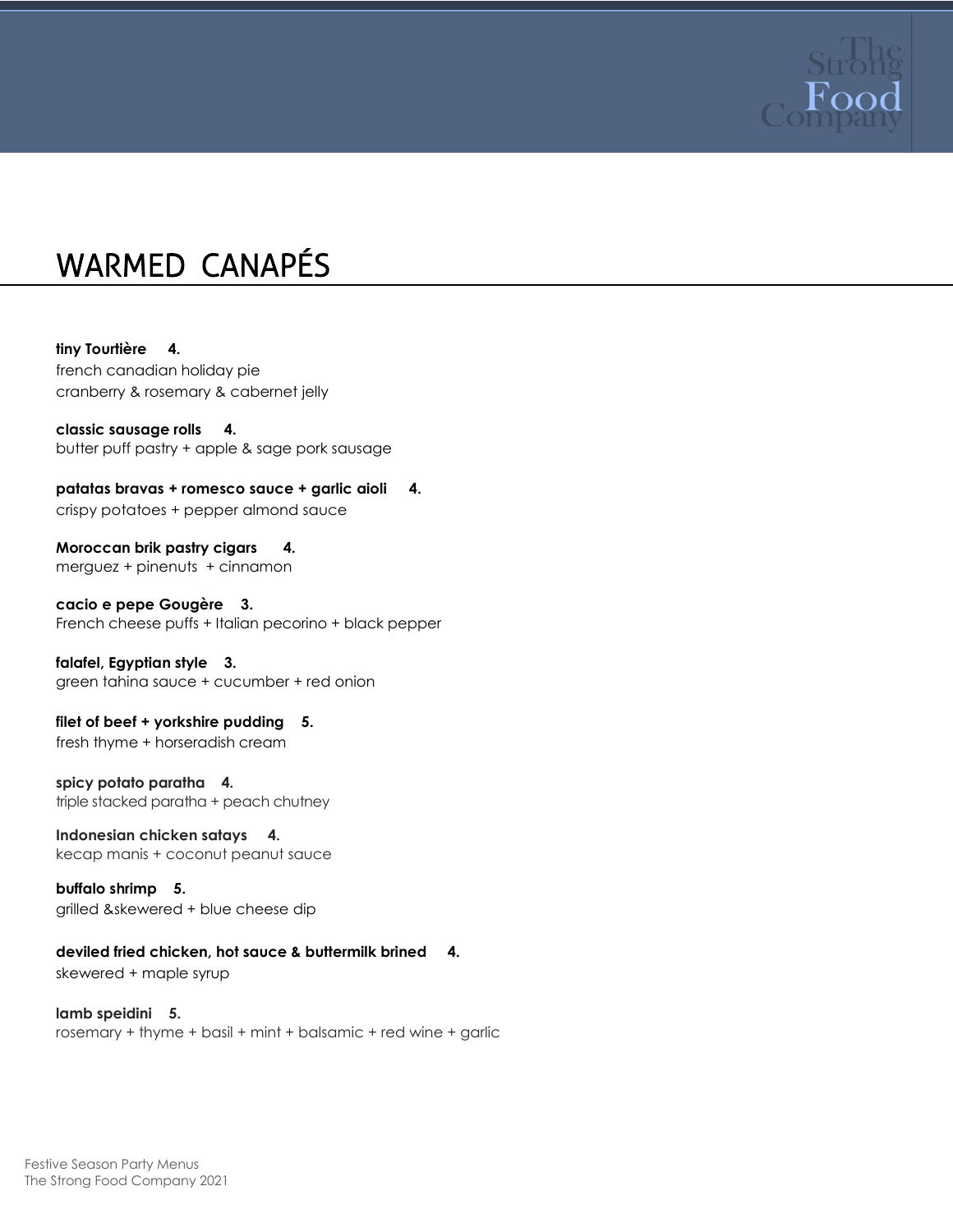

# COLD CANAPÉS

**Spanish serrano ham + persimmon + manchego cheese 4.**  pomegranate molasses

**duck confit + cranberry chili jam 4.** clementine zest + fennel pollen + brioche toasts

**cured salmon Tarator 5.** yoghurt tahina + walnuts + herbs + pomegranate

**pâté of duck & chicken + savory granola 4.** port & calvados liver pâté + rye toasts + hot honey

**buckwheat blinis + mushroom caviar 4.**  local mushrooms + porcini + tarragon + crème fraiche

**Sicilian caponata + olive oil crostini 4.**  eggplant + tomato + olives + pinenuts + herbs

 **tortilla Española ~ potato frittata 4.**  pepper and almond romesco sauce

**fresh figs + gorgonzola dulce 4.**  wildflower honey + pine nuts

 **smoked trout terrine + Russian rye toasts 4.**  crispy capers + pickled fennel + radish micro greens

**slow roasted carrots + miso tahina + hazelnut dukkah 4.** black & white sesame

**salmon gravlax + Irish boxty 5.** gin + fennel + beetroot cured salmon Irish potato pancake + horseradish crème fraiche

**carpaccio of beef tenderloin with porcini dust 5.**  hen of the wood mushroom + truffle aioli + pickled shallot



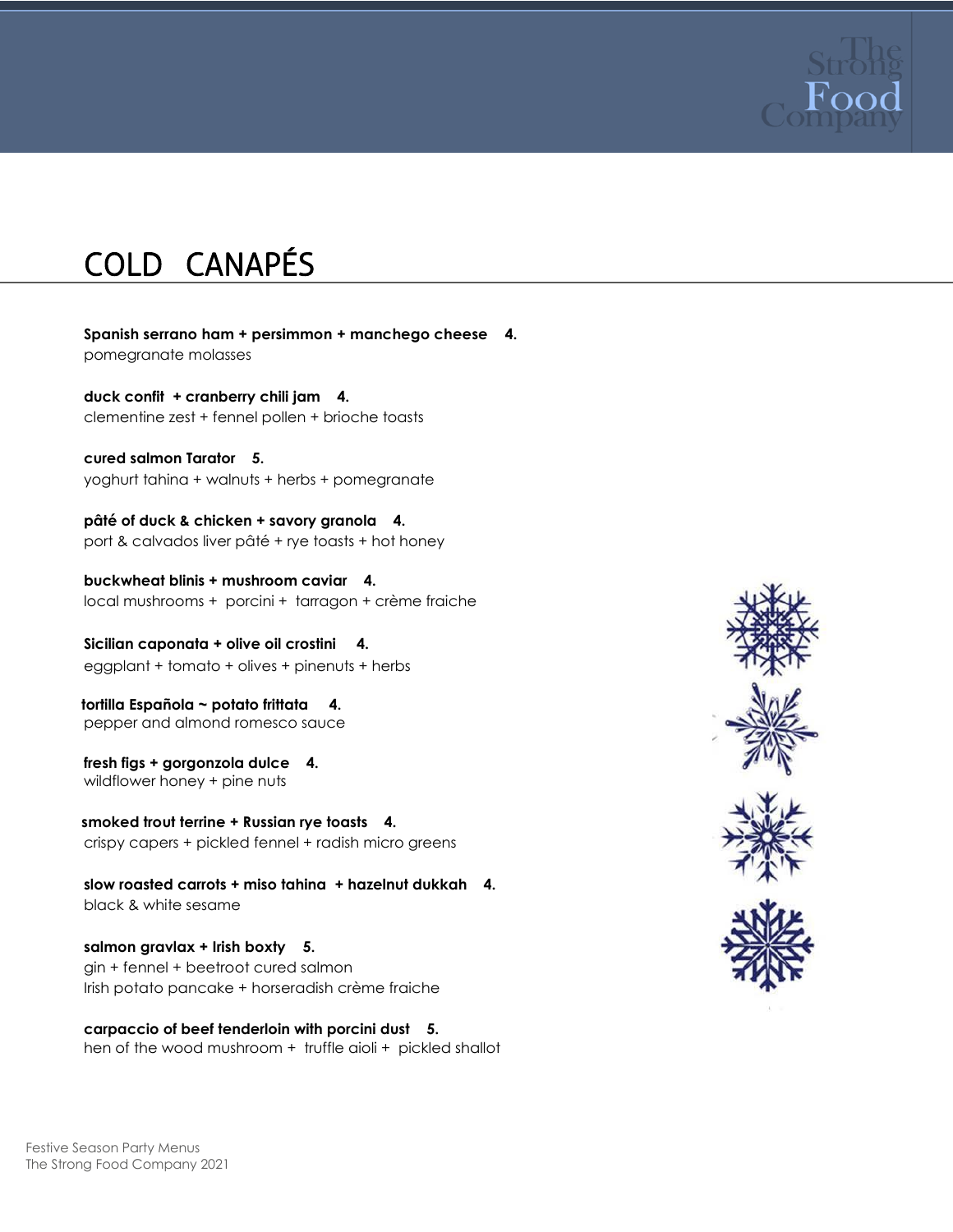

## CHEESE CANAPÉS

**kimchi pimento cheese + ritz crackers 4.**  gochugaru + charred chile + 4 year cheddar + scallion

**medjool date + mascarpone 4.** spiced cherry balsamic + chorizo crumbs

**vintage cheddar & rosemary shortbread 3.** hot & sweet chile jam

**triple crème French brie + Jerusalem artichoke crisps 4.** add Périgord truffle 7.

**spanish manchego cheese + vanilla quince 4.** marcona almonds

 **old school personal cheeseball 4.** 4 year old cheddar + seed crust

**frico crisp 3.** parmigiano-reggiano & rosemary + micro arugula

### SLIDERS

**deviled fried chicken, hot sauce & buttermilk brined 6.**  milk bun + bread & butter pickles + kewpie mayo

**beef brisket & short rib burgers 6.** potato bun + caramelized onions + blue cheese

**cubano sandwich 5.** roast pork + ham + cheese + mustard + pickles

**croque-monsieur 5.**  French ham + Dijon + gruyere béchamel + pullman loaf





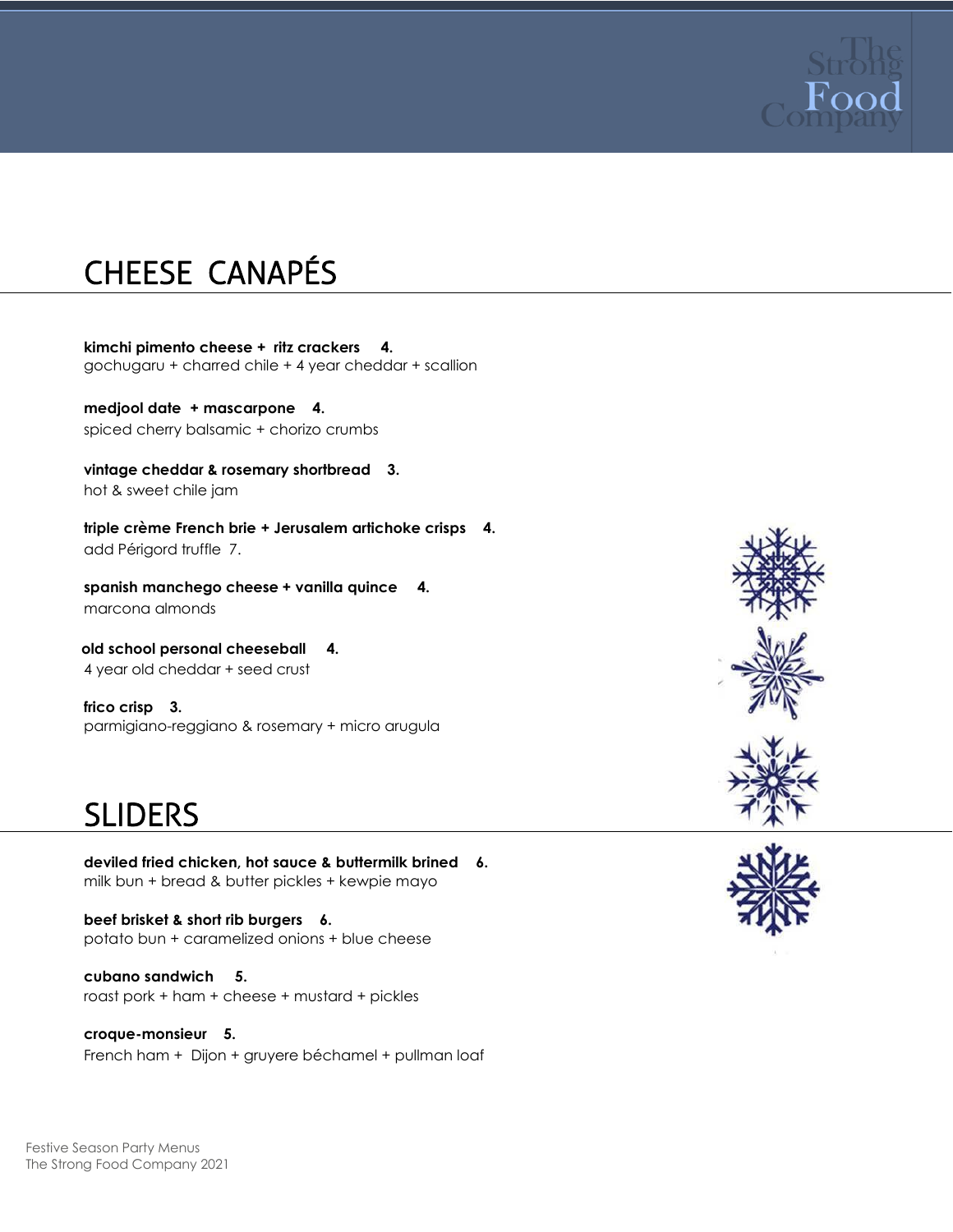

# CRUDITÉ + BREADS + DIPS

#### **Mediterranean dips, breads & crudité**

two

preserved lemon **hummus** + pomegranate + cilantro roasted red pepper + walnut **mouhamara** fresh mint + roasted garlic + yogurt **labeneh** beetroot **hummus** + za'atar + yoghurt

rusks + za'atar bread sticks select crudité **22. Serves 8**

**crudités & dips** fresh market vegetables green beans + asparagus + carrots + sweet peppers + endive + cucumber + tomato

greek feta + pickled peppers + roast garlic green goddess + buttermilk + lime + herbs **48. serves 8**

**crisp kale chips + nutritional yeast** vegan crisps green & purple kale **15. serves 8**

**Hardbite chips + dips**  caramelized onion dip + crispy shallot + crispy herbs dill pickle + dill + cream cheese + crème fraiche **26. serves 10**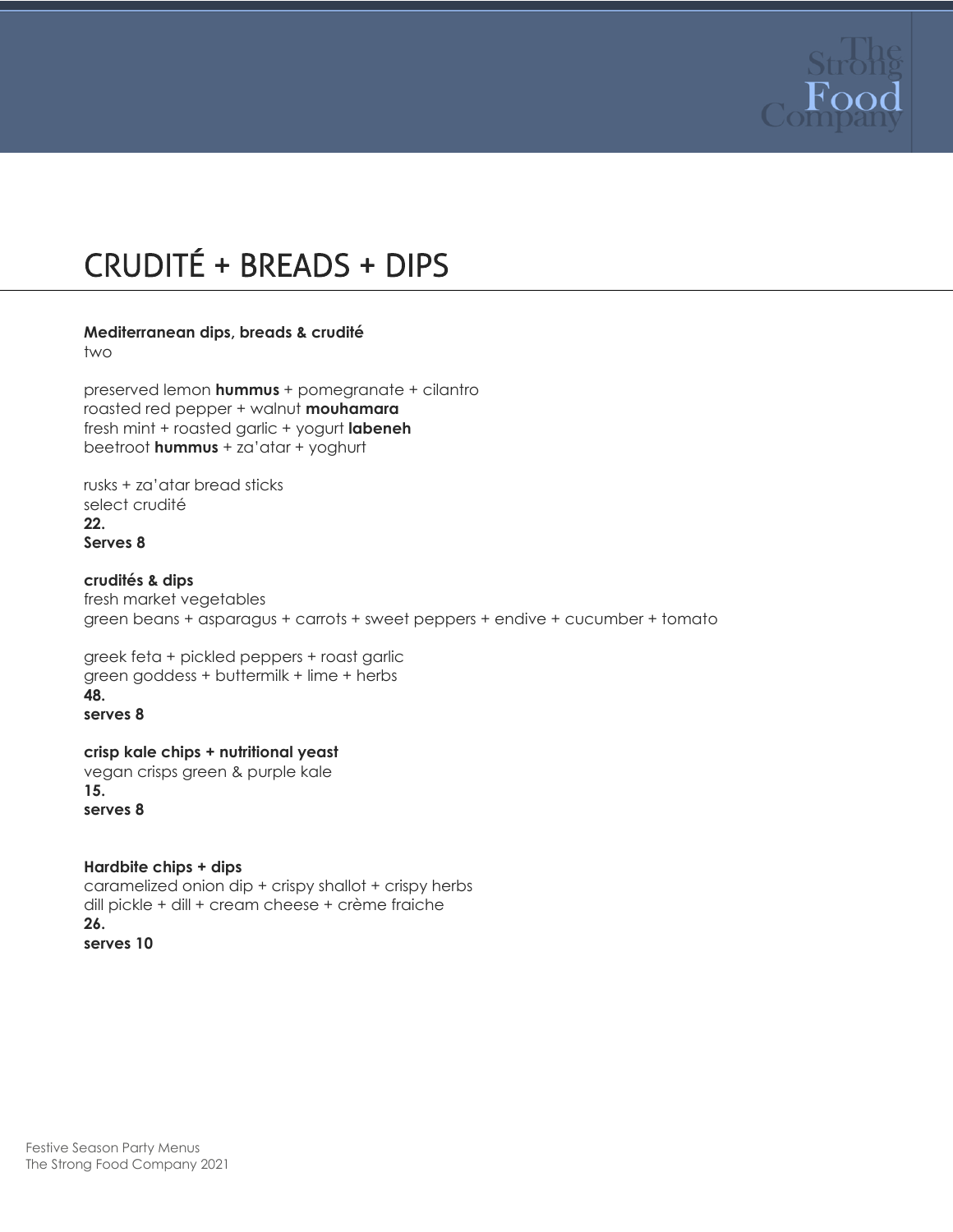

### HOLIDAY SWEETS

#### **pink peppermint meringue kisses**

+ bittersweet dark chocolate

**middle eastern millionaire squares** shortbread, + tahini caramel + halva

**russian tea cakes** butter + hazelnut

**petticoat shortbread** buttery shortbread

**french macaron**  bitter orange butter cream + fresh orange zest raspberry + white chocolate yogurt ganache dark chocolate + salt caramel

**chocolate & spices mincemeat tarts** buttery short crust with dark chocolate, fruits and warm spices

**french florentines + dark chocolate** almonds + bitter orange + sour cherries

FULL CAKES

**serves 6 - 8**

**apple and calvados croustade and softly whipped cream** crispy phyllo pastry with toasted almonds through the layers 32.

**bûche de noël** chocolate sponge, sweet cream and chocolate ganache with meringue mushrooms 48.

**spiced gingerbread cake** grilled calvados apples + cider sabayon 38.

#### **winter pavlova**

crisp chewy meringue + lemon curd figs + persimmon + pomegranate + earl grey pears 38.

Festive Season Party Menus The Strong Food Company 2021





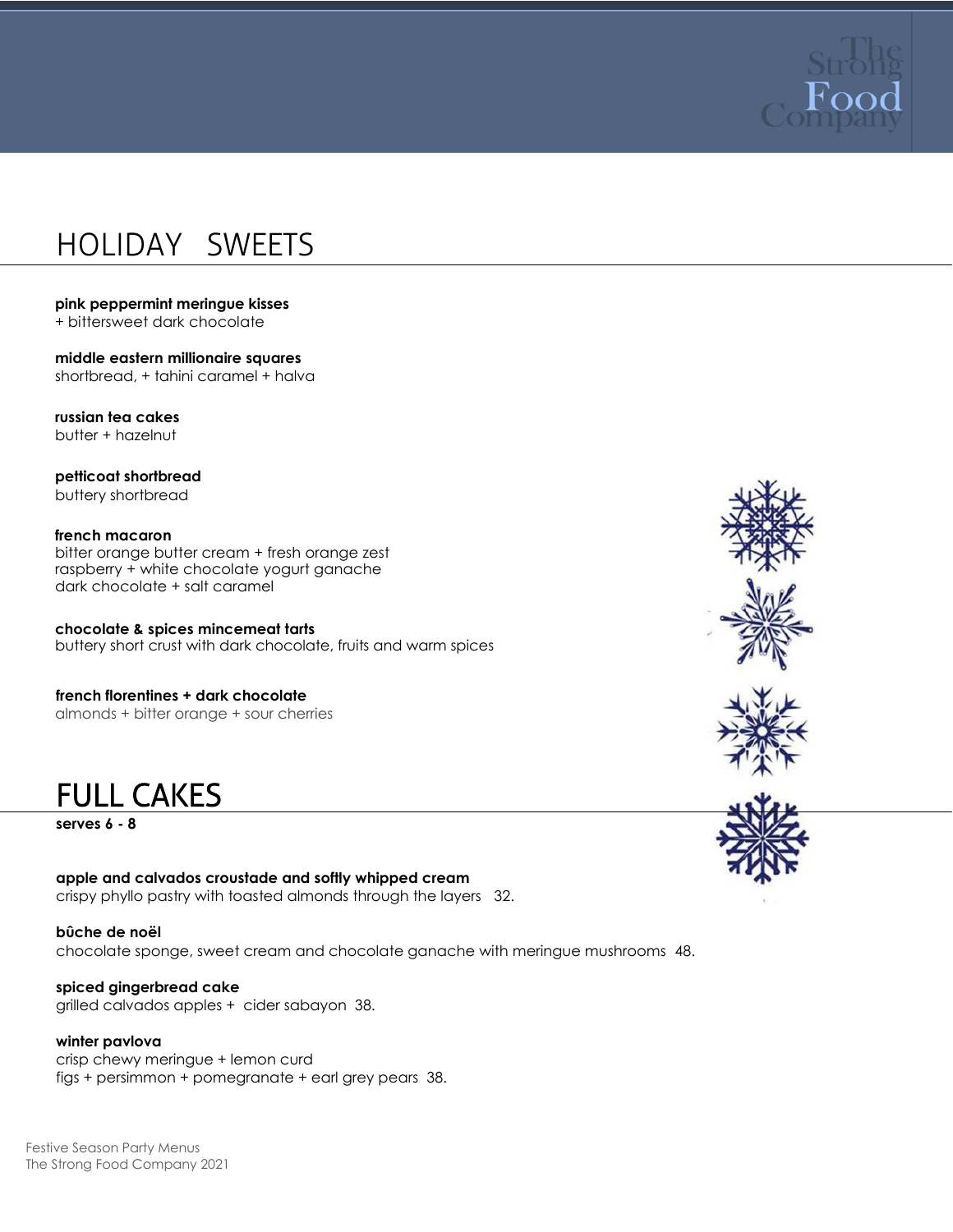

## **STAFFING**

Chefs Serving Staff **Bartenders** Setup and Cleanup

Staffing

- All staff will be attired in black and white with ties and black aprons and the kitchen in Chef Whites
- Our staff have all worked professionally in the Hotel and Restaurant industry
- Smart Serve Certified and / or Food Handler Certified
- Gratuity may be added as per your discretion

| Position          | Number of<br>Staff | Hours              | <b>Rate Per Hour</b> | Responsibility                             |
|-------------------|--------------------|--------------------|----------------------|--------------------------------------------|
| <b>Head Chef</b>  | 1 Person           |                    | \$75                 | Maureen Strong                             |
| Chef              | 1 Person           | Minimum<br>4 Hours | \$45                 |                                            |
| Kitchen Help      | 1 Person           | Minimum<br>4 Hours | \$28                 | If you would like to use<br>your own china |
| Servers           | 1 Person           | Minimum<br>4 Hours | \$35                 | Setup, Service<br>& Cleanup                |
| <b>Bartenders</b> | 1 Person           | Minimum<br>4 Hours | \$35                 | Setup, Service<br>& Cleanup                |

• We prefer to be at your venue or home a minimum of one hour in advance of your event and if possible would like to arrange a site meeting

• The hours quoted are for a minimum of four and if this is exceeded, which it most probably shall by bartender and serving staff this will be charged accordingly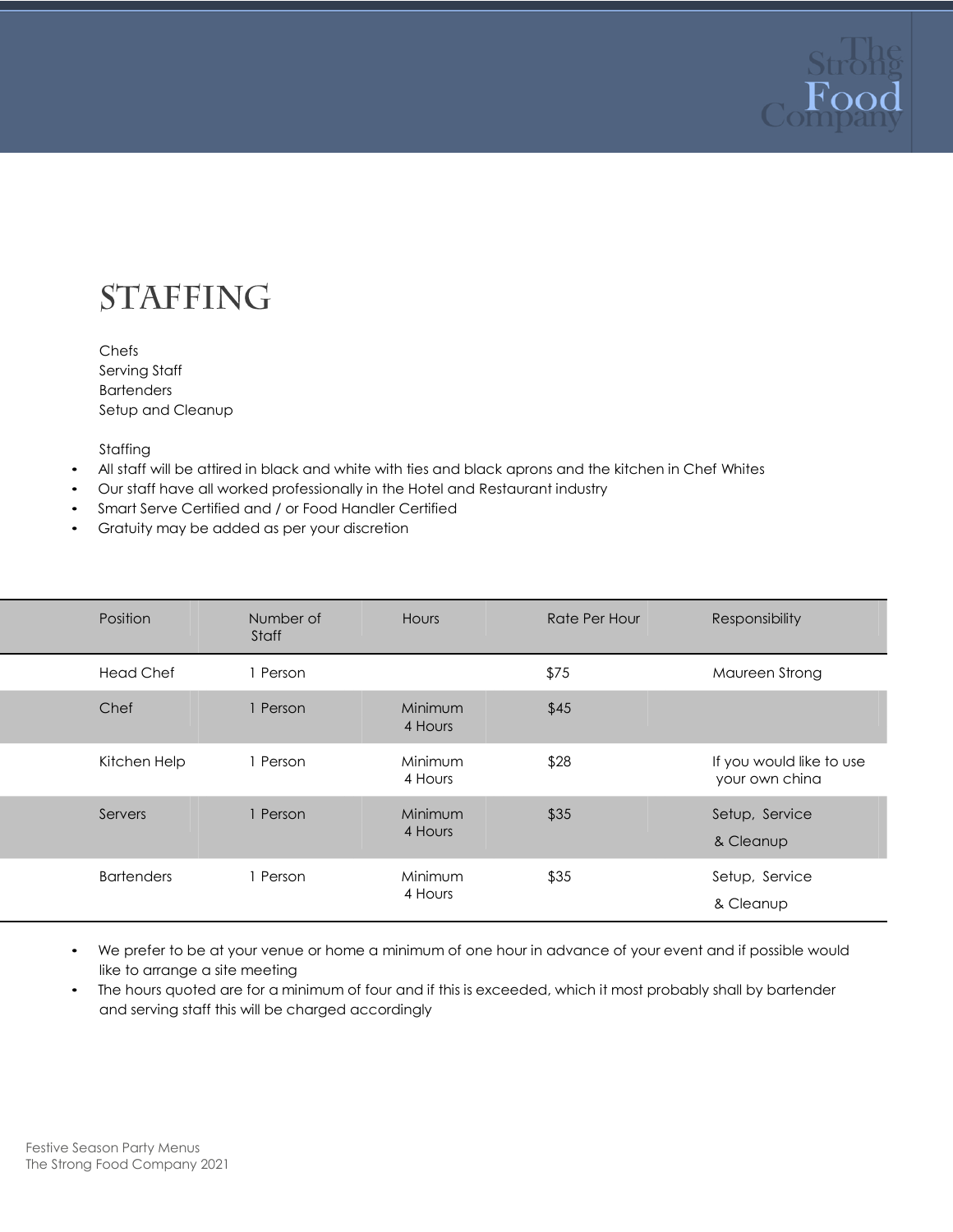

# **BEVERAGES**

|                               | <b>PRICE</b>                               | <b>NOTES</b>                                                                                                      |
|-------------------------------|--------------------------------------------|-------------------------------------------------------------------------------------------------------------------|
| <b>ITEM</b>                   |                                            |                                                                                                                   |
| Soft Drinks                   | \$2.00 per<br>person                       | 2 Varieties, as requested                                                                                         |
| Italian Soft<br><b>Drinks</b> | \$3.00 per<br>person                       | Limonata, Chinotto, Pompelmo<br>and Aranciata Rossa                                                               |
| Mineral<br>Water              | \$2.25 per<br>person                       | San Pellegrino with Lime & Lemon                                                                                  |
| Coffee & Tea                  | \$2.50 per<br>person                       | Premium Coffee & Selection of Teas                                                                                |
| <b>Bar Setup</b>              | $$1.50$ per<br>person                      | Ice, Cocktail Napkins, Fruit Garnishes,<br>Straws, Wine and Beverage Chillers<br>Note: Does not include glassware |
| Wine                          | Beverage Packages are available on request |                                                                                                                   |
| <b>Beer</b>                   |                                            |                                                                                                                   |
| <b>LCBO</b> License           | \$75                                       | As Required                                                                                                       |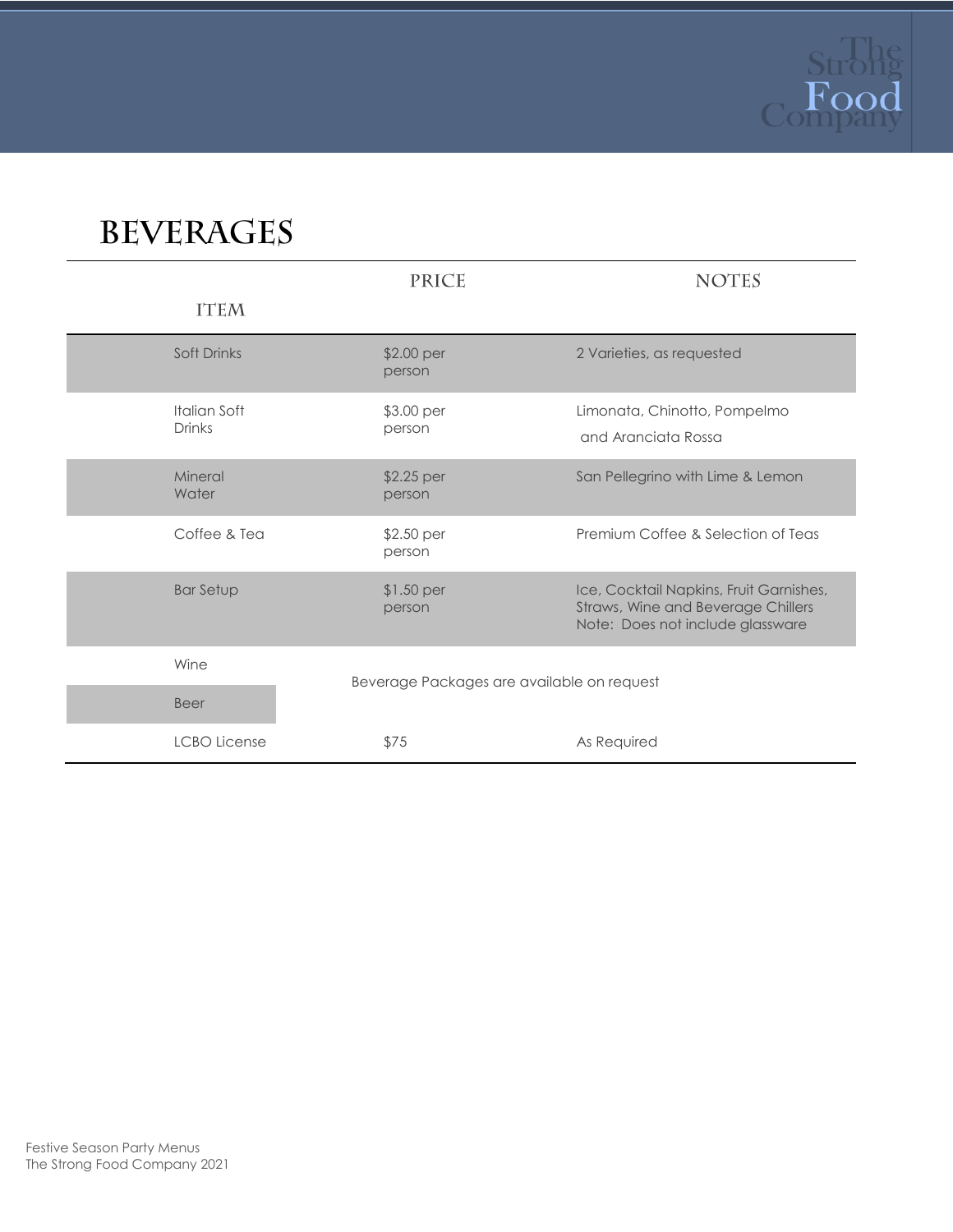

# LINEN AND DISH RENTALS

Meals are dropped off on your choice of china which is picked up after your function or on disposable platters. You are responsible for the return of the dishes, which we will pick up as arranged , and any missing or broken items will be charged to you invoice. We appreciate if you could rinse any platters or dishes and there is no need to wash them.

We work with the Event Rental Group / Chairman Mills or the supplier of your choice and can make all arrangements for dishes, cutlery, glassware, linens as well arranging pick up and drop off. Cancellation must be made 72 hours in advance or the full amount will be charged.

We are happy to use your personal china and glassware and for events over 6 persons a kitchen helper will be required clean your dishes and make sure everything is put away properly.